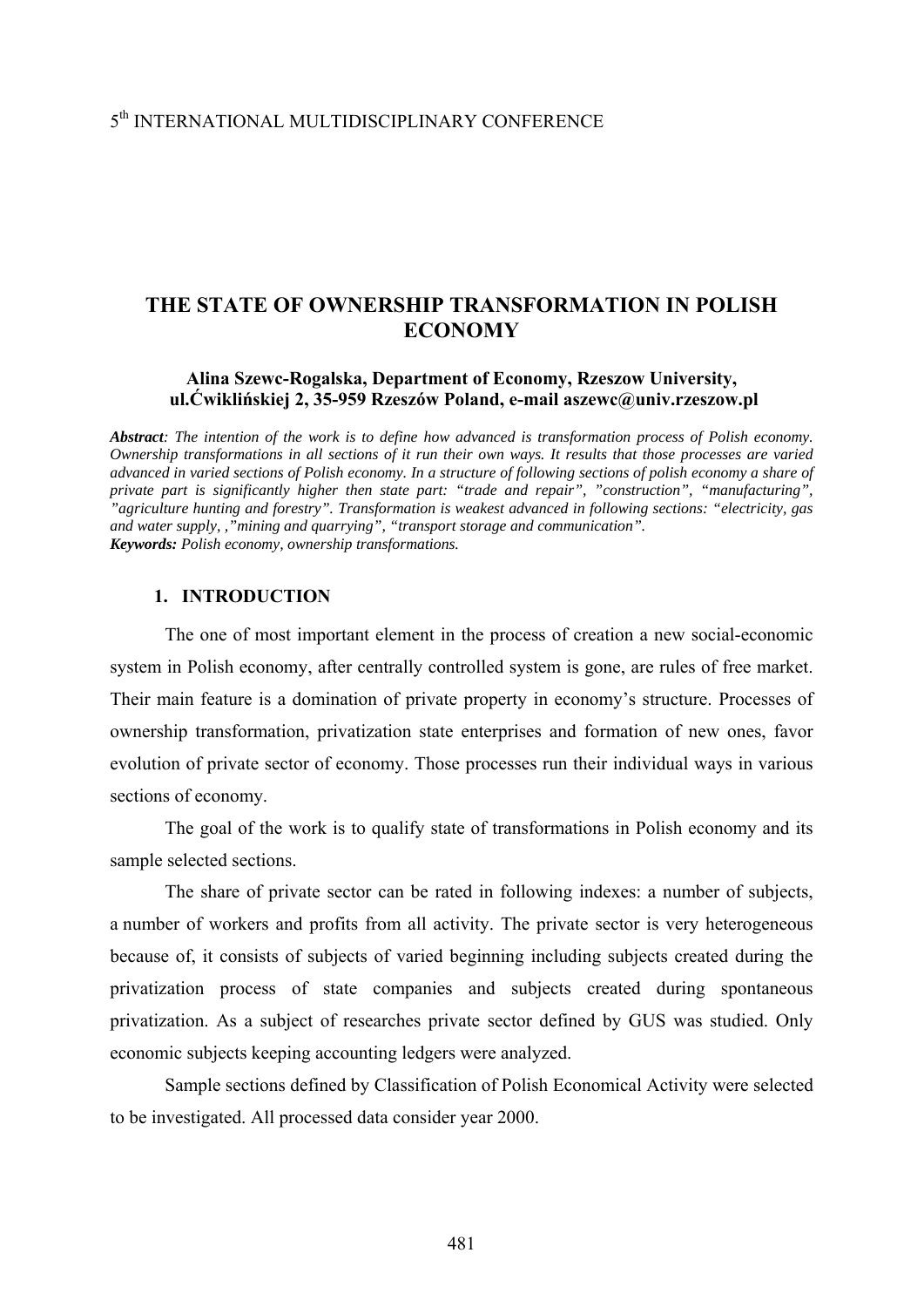### **2. THE INVESTIGATION OF ADVANCEMENT OF OWNERSHIP TRANSFORMATIONS**

To recognize advancement of transformation in Polish economy it is required to survey those processes. This part of work gives proposal, how to defined survey of the share of private sector in all economy.

Enterprises included into the private sector of economy were created in different ways. It effects, private sector can be split into following groups:

- − Enterprises created as a result of process of privatization of state enterprises.
- − Newly created enterprises.
- − Cooperatives

The term "privatized enterprises" used in Polish vocabulary defines enterprises if one of following conditions is met:

- − Its privatization process is finished and its property is sold or lease.
- − It is transformed into sole-shareholder company of The State Treasury and most of share is sold to private investors [5, 7].

It must be mentioned that in agriculture transformation processes, former state property, gave beginnings to four different groups of enterprises:

- 1. Leased enterprises.
- 2. Privatized and sold enterprises.
- 3. Company with participation of the Agricultural Property Agency of the State Treasury.
- 4. Enterprises given to be administered.

Enterprises of the first and the second group created private sector in agriculture. Enterprises from group the third and fourth came into the state sector and intended to future ownership transformation [4].

The share of the private sector in national economy is defined by following factors:

- − A number of subjects included into sector.
- − All available production factors.
- − Profits reached from activity of all subjects.

According to previous points size of private sector is described by e.g.: a number of enterprises, a numbers of employed, its share in complete profits generated by all subjects (state and private).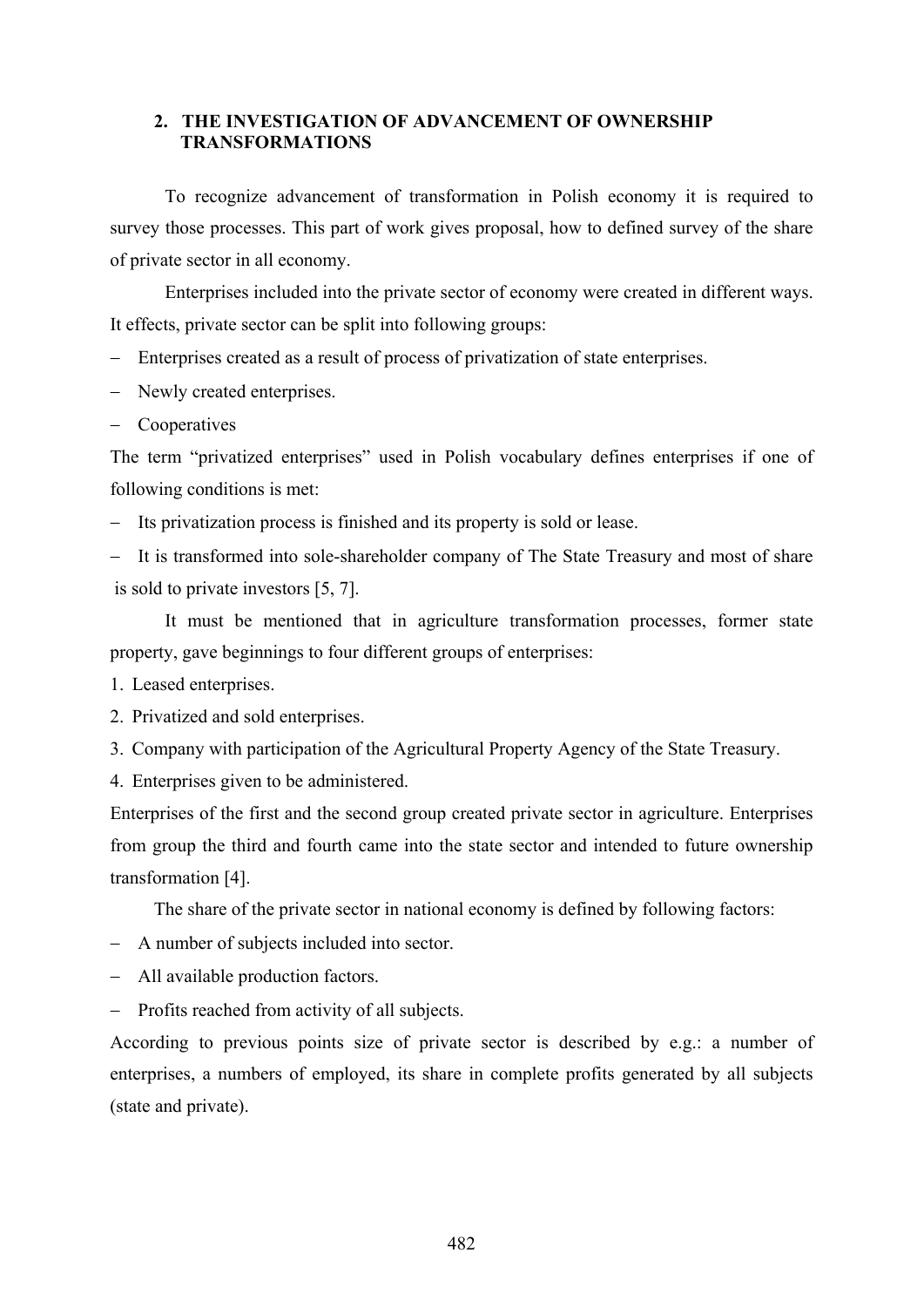### **3. THE GRADE OF PRIVATE SECTOR IN POLISH ECONOMY AND IN ITS SELECTED SECTIONS**

One of results of ownership transformations in Polish economy is evaluation of the size of the private sector. According to the methodology presented in the previous section the share of private sector was investigated (tab.1).

The size of the private sector, surveyed by the number of subject, was in year 2000 higher then size of state sector, in most of sections of economy (excluding "electricity, gas and water supply"). It was especially high (over 90% of subjects were private) in such sections as: "agriculture hunting and forestry", "construction", "trade and repair", "manufacturing".

The lowest level of advancement of transformation processes was affirmed in section "electricity, gas and water supply", also small advancement of transformation processes was indicated in following sections: "mining and quarrying", "transport and communication". In the case of the first of above mentioned sections, the advantage of state sector considered both the number of subjects, the number of workers and profits from all activity. For next two sections advantage of state sector over private one considered a number of subjects and generated profits.

The real share of the private sector in investigated sections and in all of Polish economy can be higher then data from table 1 tells. It can be caused by two following reasons.

The first of them is that calculations were performed using data about enterprises employing over nine workers [2]. It means those data don't include numerous group of small companies.

|                                     | The share of private sector into: |           |                 |
|-------------------------------------|-----------------------------------|-----------|-----------------|
| Section                             | Number of                         | Number of | Profit from all |
|                                     | subjects                          | workers   | activity        |
| National economy                    | 90,4                              | 67,9      | 74,1            |
|                                     |                                   |           |                 |
| agriculture, hunting and forestry   | 92,5                              | 52,8      | 51,2            |
| mining and quarrying                | 64,0                              | 14,9      | 25,3            |
| manufacturing                       | 91,8                              | 79,5      | 77,4            |
| electricity, gas and water supply   | 18,5                              | 5,8       | 2,7             |
| construction                        | 93,3                              | 90,5      | 93,9            |
| trade and repair                    | 97,9                              | 95,0      | 92,2            |
| transport storage and communication | 76,8                              | 17,0      | 39,4            |

Table 1.Sizes of private sector in year 2000 (%).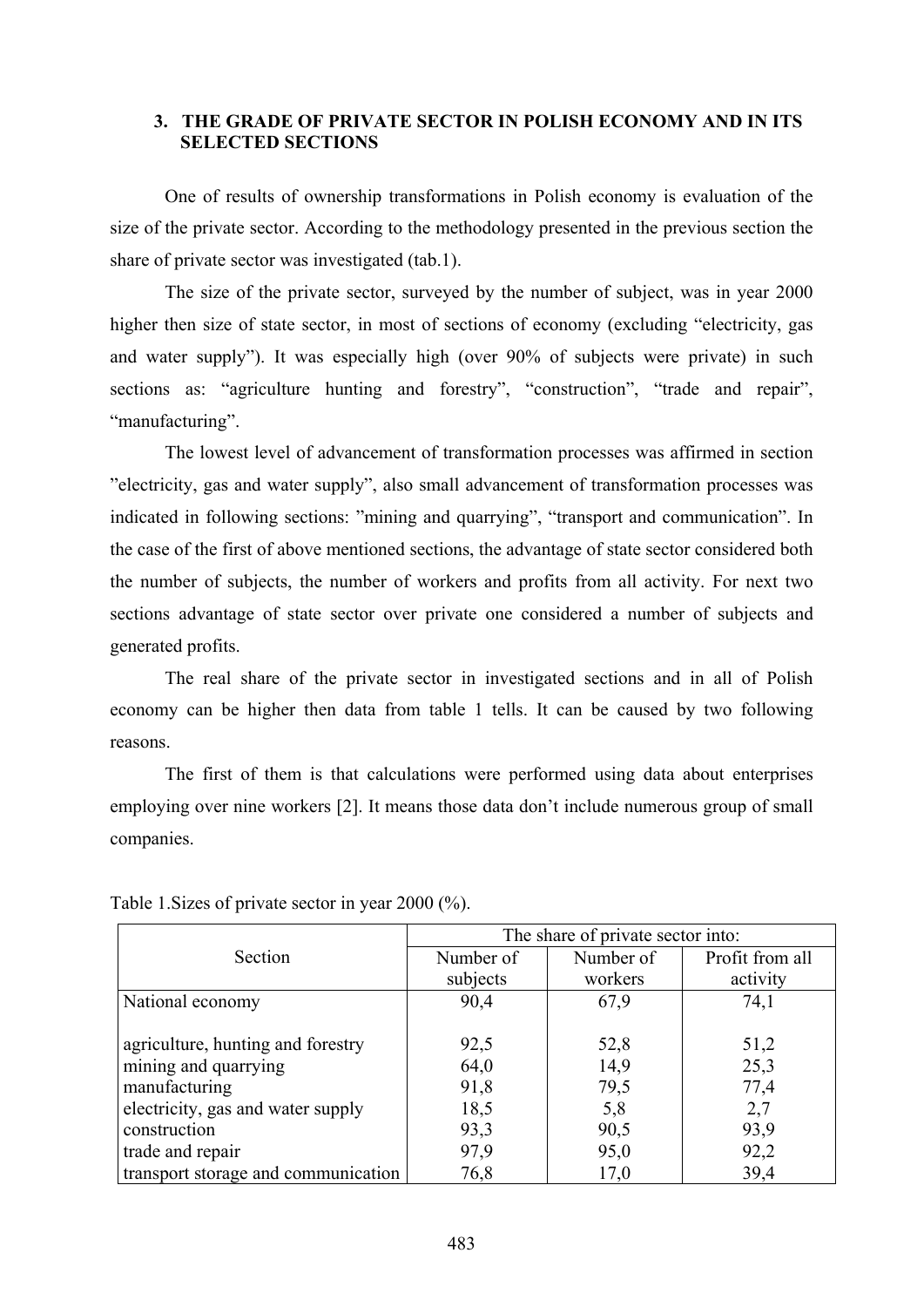Which are mainly private and was created by process of spontaneous privatization. It can influence results of investigation especially if number of subject is studied.

The second reason is illegal employment and hiding real profits to avoid taxes, by large group of small companies. It falsifies effects of investigation mainly on field of profits from all activity and of the number of workers in processed section

Sections, where the share of private sector was the most significant are: "construction", "trade and repair" and "manufacturing". Such effect is a result of two main factors:

- 1. Privatization of state companies process,
- 2. Spontaneous privatization.

The first part of transformation process in mentioned sections, especially in "trade and repair" and "manufacturing" was started in the end of 80's and at the beginning of 90's, after law about economic activity had appeared. Process of "small privatization" allowed a part of national properties to be sold or leased. Such activity was observed mainly in following sections: "retail trade" and "agricultural and food industry" [1].

The second part of transformation, so called "complete privatization" of state enterprises, started in 1990 after the law about privatization process had been established. In that time foreigner investors started to be interested in investment into Polish economy and industry. They actively participated in process of privatization of "manufacturing". Their activity aided evaluation of private sector. More over foreigner investors were interested to purchase shares in privatized state enterprises [6].

Great share of private sector in agriculture section followed three main factors. Agriculture is an economy's section, which almost at all has been in private hands for years. The private sector had dominated on field of number of subjects and ground area before privatization process in agriculture started. Wider transformations in that section started in 1992 after proper law had been issued.

Another factor deciding that the share of the private sector in agriculture is large, is a fact, process of privatization involved all state enterprises from that section, independently on their financial effects. Their property was transferred to Agricultural Property Agency of the State Treasury and presently is being sold and leased.

Also changes in Polish law defining private property in agriculture for statistics were made. And cooperative enterprises become subject of private sector.

The lowest share of the private sector can be observed in following sections of economy "mining and quarrying", "electricity, gas and water supply". The first assumption of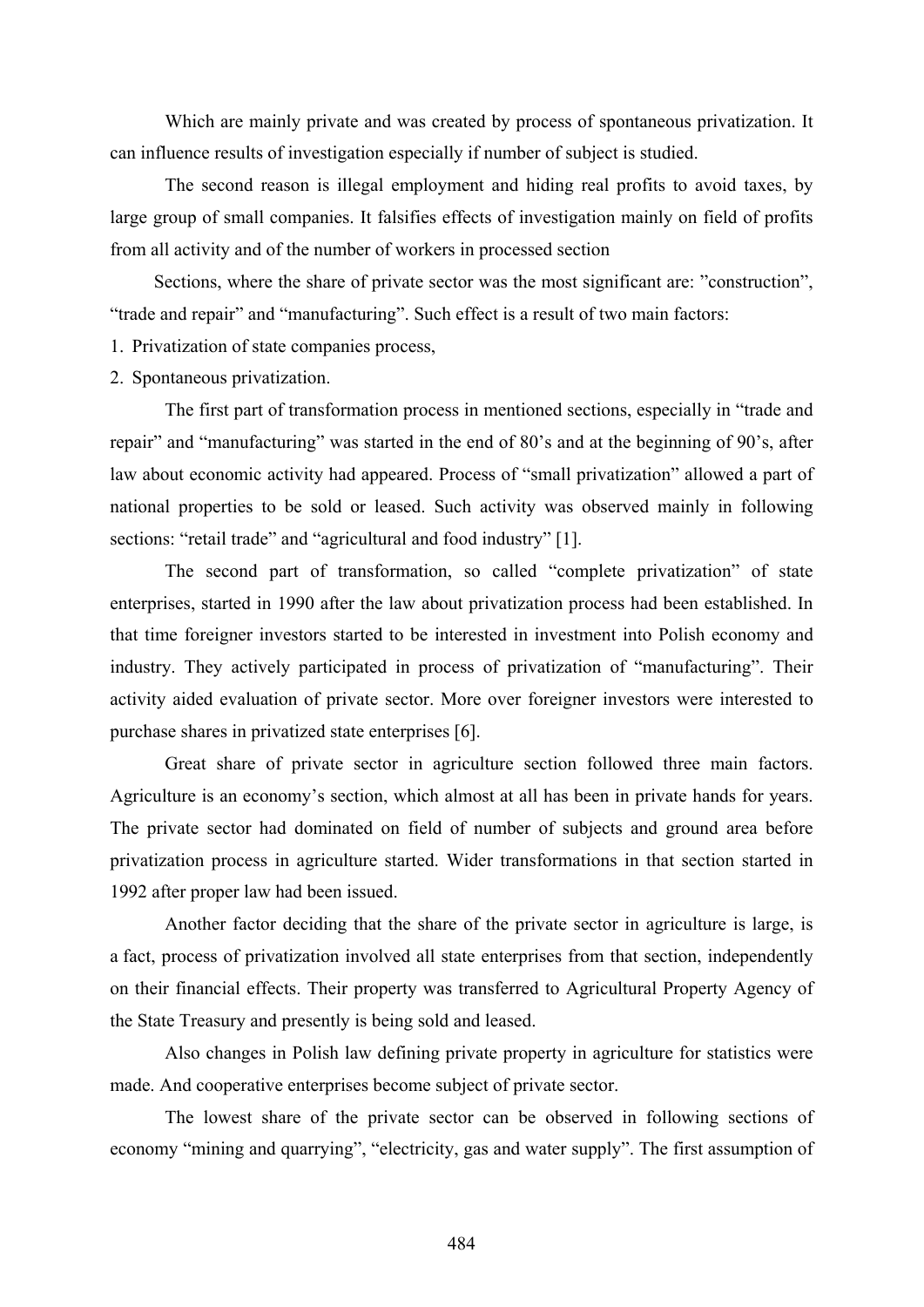privatization policy of foregoing sections specially treated them, as strategic sections of economy. It caused, they were practically removed from privatization processes.

In 1990 several processes restructuring section "mining and quarrying" started. Unfortunately they didn't bring required results. There were no effects especially on field of privatization of mines. In 1998 the latest program started. As results of running transformations, liquidation selected mines, limitation of mining, limitation of employment is expected. It will influence size of state sector in that section of economy.

Data from table 1 tells, if number of subject, employment and profits are analyzed, it shows, share of private sector in number of subjects was higher then its share in the number of workers and in profits. It means average size of the private subject is less then state one.

According to opinion of experts the process of privatization was too much leaded by policy directives. It resulted with focusing at operation bringing spectacular financial effects however that process embraced not enough number of companies. Privatization almost hasn't appeared into such sections as "iron and steel industry", "military industry" and "transport and communication" especially railway [3].

Another opinions tell that present ownership structure is more an effect of adaptation privatization to needs of state, and particular profits small group of workers then complete privatization policy. Also they tell, there is no complete vision of Polish privatization process created by government [8].

### **4. CONCLUSION**

The presented work allows forming following opinion about advancement of transformation process in Polish economy.

- The advancement of ownership transformations in national economy and in its selected sections is described by changes in structure of share private and state sector into number of subject, number of employed and profits.
- Share of the private sector is varied and depends of used algorithm of analyses. The private sector surveyed by the number of subjects is greater then, if it is surveyed by the number of workers or the level of profits.
- Especially into following sections of national economy the private sector dominates over state one: "trade and repair", "constructions", "manufacturing".
- Clearly the worst results of privatization can be observed in such sections as: " mining and quarrying", " electricity, gas and water supply", " transport storage and communication".